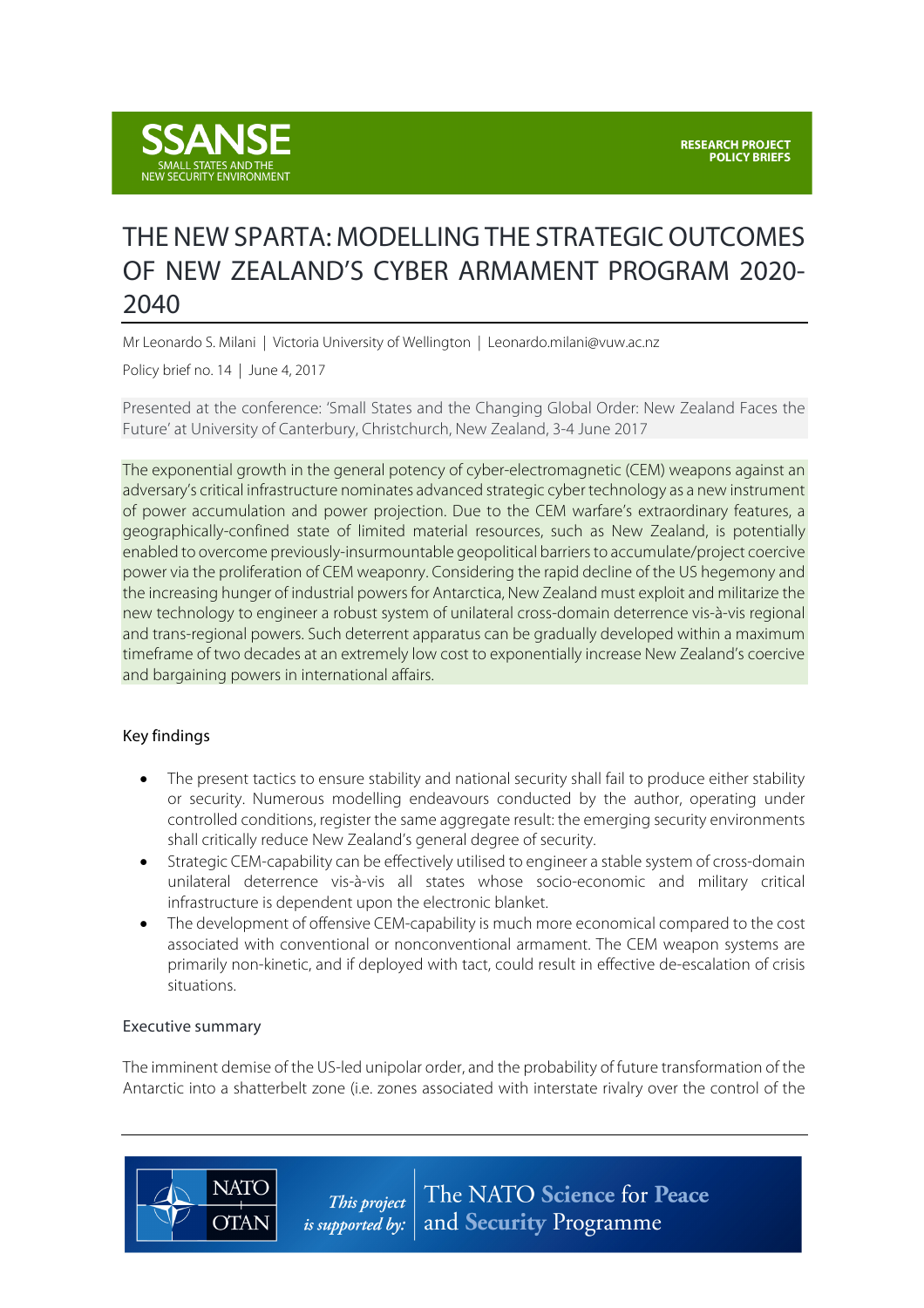continent's vast mineral resources), expose New Zealand to 3 destabilizing possibilities: a) reduction in the credibility of de-facto alliances to provide extended defence; b) decline of the norm-oriented order and the intensification of the international system's chaotic nature; and c) proximity to conflict zones, especially in terms of conflict overflow. In the absence of a credible conventional or hybrid military capabilities to prevent coercion and/or aggression, New Zealand's national security cannot be guaranteed in the aftermath of a sever crisis. Outside crises scenarios, the convergence of the outlined destabilizing dynamics with New Zealand's lack of credible military capability shall effectively eliminate the state's bargaining power in international negotiations to reach optimal settlements or facilitate compromises.

The optimal policy to counter such a hazardous future is to engineer a system of cross-domain deterrence via a rapid and systematic cyber armament program. The program must concentrate on generating the localised intellectual capital and technical capability to rapidly produce any class or type of CEM weapons requested by the political leadership or the Ministry of Defence. The primary focus of the armament program must remain on the proliferation of high-intensity offensive CEM capabilities, especially designed to infiltrate the target's military command and control systems with the primary aim of 'assuming system control'. The central function of such offensive CEM operations must be to deactivate or destroy the nervous system of an adversary's offensive and retaliatory capabilities. The deployment of CEM payload with the intention of inflicting severe physical damage upon the target, which may also result in the loss of human life, must remain as the last resort, and must only be contemplated when the adversary has unquestionably committed itself to a policy of armed aggression.

#### What is the Problem?

**NATC** 

**OTAN** 

One of the most resilient constants in the grand equation of small states' strategizing is the everpresent reality of 'power imbalance'. Imbalance of power vis-à-vis regional and transregional powers is defined in terms of material and military inferiority, and has resulted in small states to desperately turn to weaponizing alternative and far less reliable means of attaining security. In the case of New Zealand, the primary alternatives are: a) norm-oriented international order, b) de-facto alliances to provide extensive defence, and c) the comfort of geographic isolation. Small states have a clear tendency to rather cunningly weaponize such desperate measures, despite the fact that such mechanisms of producing security are prone to failure and can rapidly lose credibility. The centrality of these axioms to our way of thinking about our national security is not hard to detect.

However, a simple question remains: what if these mechanisms fail? Indeed, such mechanisms are either already failing or will fail in a near future: the rapid decline of the US hegemony and the resurgence of revisionist states to defy the frail order have already challenged the norms-oriented regime with enviable efficiency; the growing isolationist tendencies in the US and its reluctance to 'commit' has made the practice of collective defence a matter of mere optimism. And of course, the growing hunger of great powers, especially those in possession of strategic naval forces, for the Antarctic mineral resources shall deprive us of our precious 'geopolitical comfort' sooner or later. Complex modelling of the aggregate consequences of such dynamics for New Zealand has resulted in one persistent outcome: the gradual reduction in New Zealand's general degree of security within a timeframe of 2020-2035.

So, keeping the frailty of these security-attaining tactics in mind, what feasible policy options are available to New Zealand to maintain its national security? Should we resort to an extremely costly

> The NATO Science for Peace This project *is supported by:*  $|$  and **Security** Programme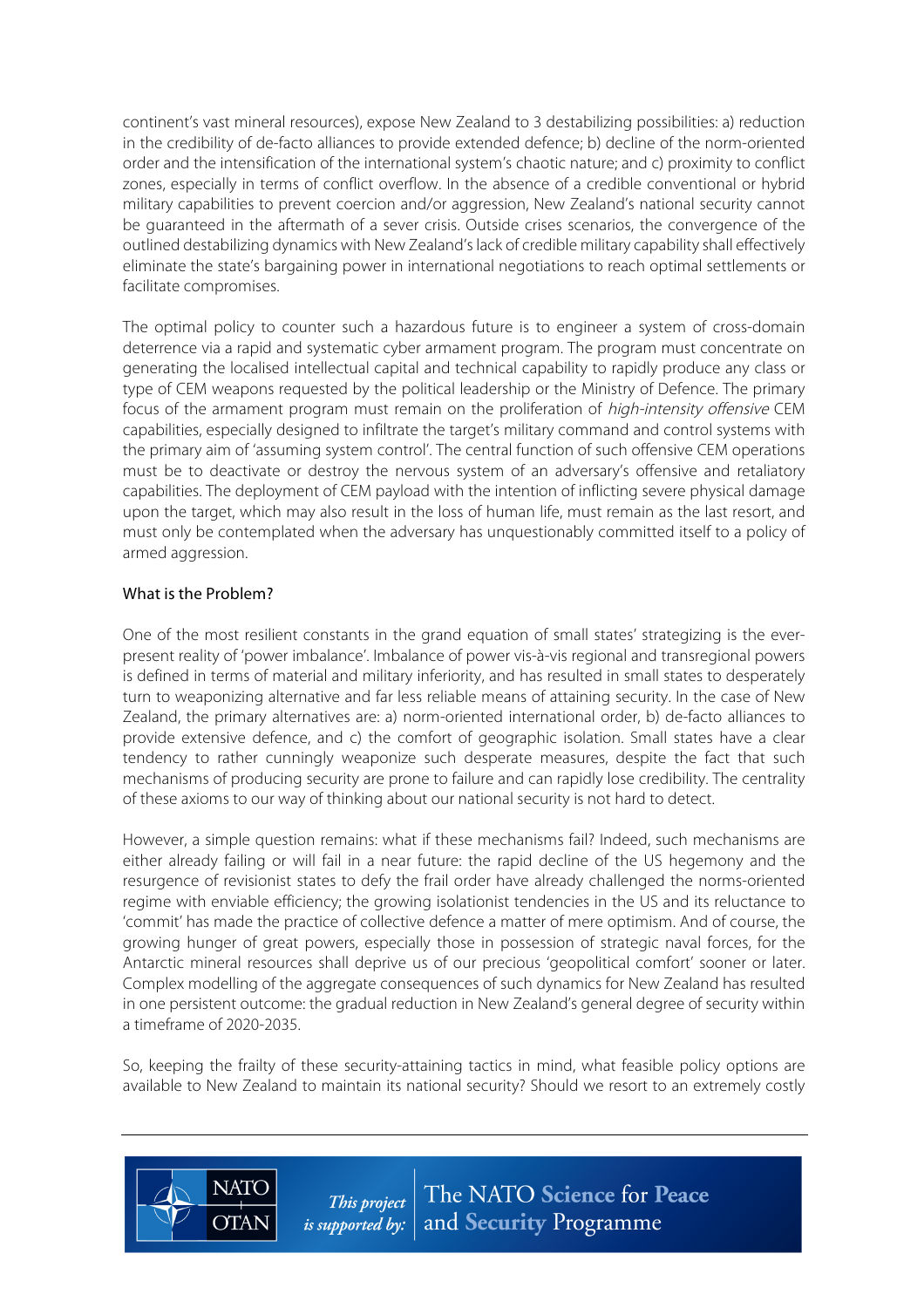'conventional armament' policy? Should we request the US to station a specific quantity of its nuclear warheads on the NZ soil? Should New Zealand detach itself from its declining ally and attach itself to the proximate threat, thusforcing a pseudo-alliance with China? The brazen irrationality or infeasibility of such strategic risk-mitigation tactics leaves us with a conundrum: in the absence of material, financial, and political means to pursue radical policies, what is the most utility-maximizing policy solution to counter such a crisis-ridden future?

### What should be done?

New Zealand must immediately initiate a systematic and intense CEM-armament program, specifically designed to produce mid to high-intensity CEM weaponry, as the most elegant policy solution to the outlined problems. Initially, the accumulation of CEM-power asymmetrically reduces the grave power imbalance between New Zealand and its potential adversaries, as well as all potential rivals, resulting in significant increase in New Zealand's deterrence capabilities and bargaining power in negotiations. As the national CEM-power reaches such high levels that the degree of advancement constitutes a de-facto state of CEM primacy for New Zealand, the power imbalance may even dynamically shift in favour of New Zealand vis-à-vis the majority of states regardless of their conventional power status. In modelling terms, the introduction of the CEM-capability variable to the utilised model has fundamentally reshaped the dynamics of interaction: under controlled conditions, all assertions and extrapolations of forces kept same, New Zealand's general power imbalance with states of interest is expected to reduce by the year 2033 IF an intense CEM-armament program is initiated now. By 2040, under controlled conditions, IF CEM primacy is within sight, New Zealand may claim degrees of coercive superiority over states of regional power status.

## Analysis:

A strategic CEM-capability offers the following utilities: first, it partially compensates for the absence of conventional force structure, especially as CEM warfare is effective against a wide range of weaponry, including but not confined to aircrafts, mid-weight to heavy-weight naval vessels, submarines, orbital weapons, automated drones, missiles, and intercontinental ballistic missiles. The electromagnetic component of CEM warfare exponentially increases its lethality against the electronic control and navigation units of conventional weapon systems.

Second, CEM warfare can be waged, with astonishing efficiency, against the command and control units of either conventional or nonconventional weapon systems. This specific feature of CEM-nuclear nexus is of critical importance, policy-wise, when offensive CEM operations are to be conducted against nuclear command, control, and communication (NC3) systems. If a nuclear state ever threatens a CEM-empower small state, the state may use the veiled threat of causing instability in the aggressor's NC3 systems at the initial stages of the brinksmanship. The possibility of loss of either positive or negative control of nuclear weapons is sufficient to deter a nuclear state from escalating the situation, resulting in a win situation for the small state. However, such a veiled threat must never be used in a crisis situation as the agitated aggressor may submit to the dreaded 'use it or lose it' mentality, and initiate a pre-emptive nuclear or conventional strike against the CEM-empowered state, thus breaking the cross-domain deterrence. Third, the costs associated with the proliferation of CEM weaponry are significantly lower than those required for conventional arms procurement and personnel training. The primary costs of CEM-proliferation are of intellectual nature, as all stages of proliferation (i.e. embryonic development, testing, evaluation, enhancement, experimental deployment, final modification) are conducted in a virtual-conceptual domain. Fourth, the range of



The NATO Science for Peace This project *is supported by:*  $\vert$  and **Security** Programme